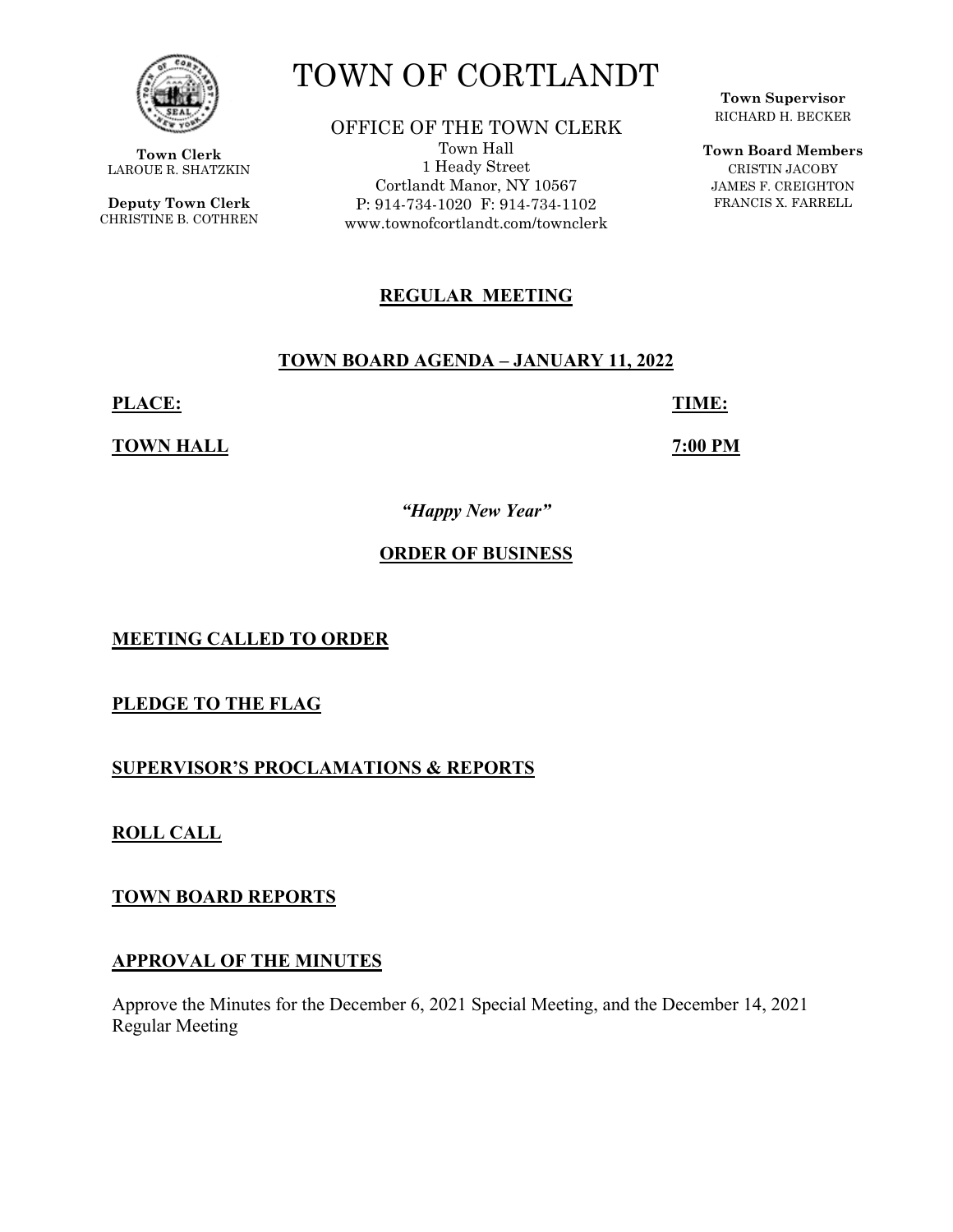#### **PUBLIC HEARINGS**

- 1. Public Hearing to consider Agreements with various fire departments with respect to fire protection services (Continental Village Fire Department, Montrose Fire Department and the Village of Croton.)
	- a. Close Public Hearing
	- b. Adopt a Negative Declaration
	- c. Adopt Resolutions
- 2. Public Hearing to consider a Local Law pertaining to requirements for Sewer Connections.
	- a. Close Public Hearing
	- b. Adopt a Negative Declaration
	- c. Adopt Resolution

# **HEARING OF CITIZENS – AGENDA ITEMS ONLY**

#### **REPORTS Receive and File the following:**

For the month of September 2021 from the Recreation Department.

For the month of December 2021 from the Office of the Aging, Receiver of Taxes and the Town Clerk.

2021 Annual Report from the Receiver of Taxes and the Town Clerk.

## **OLD BUSINESS: Receive and File the following:**

#### **NEW BUSINESS Receive and File the following:**

## **RESOLUTIONS**

1. Authorize the Supervisor to sign an amended contract pertaining to the Indian Point Settlement Fund.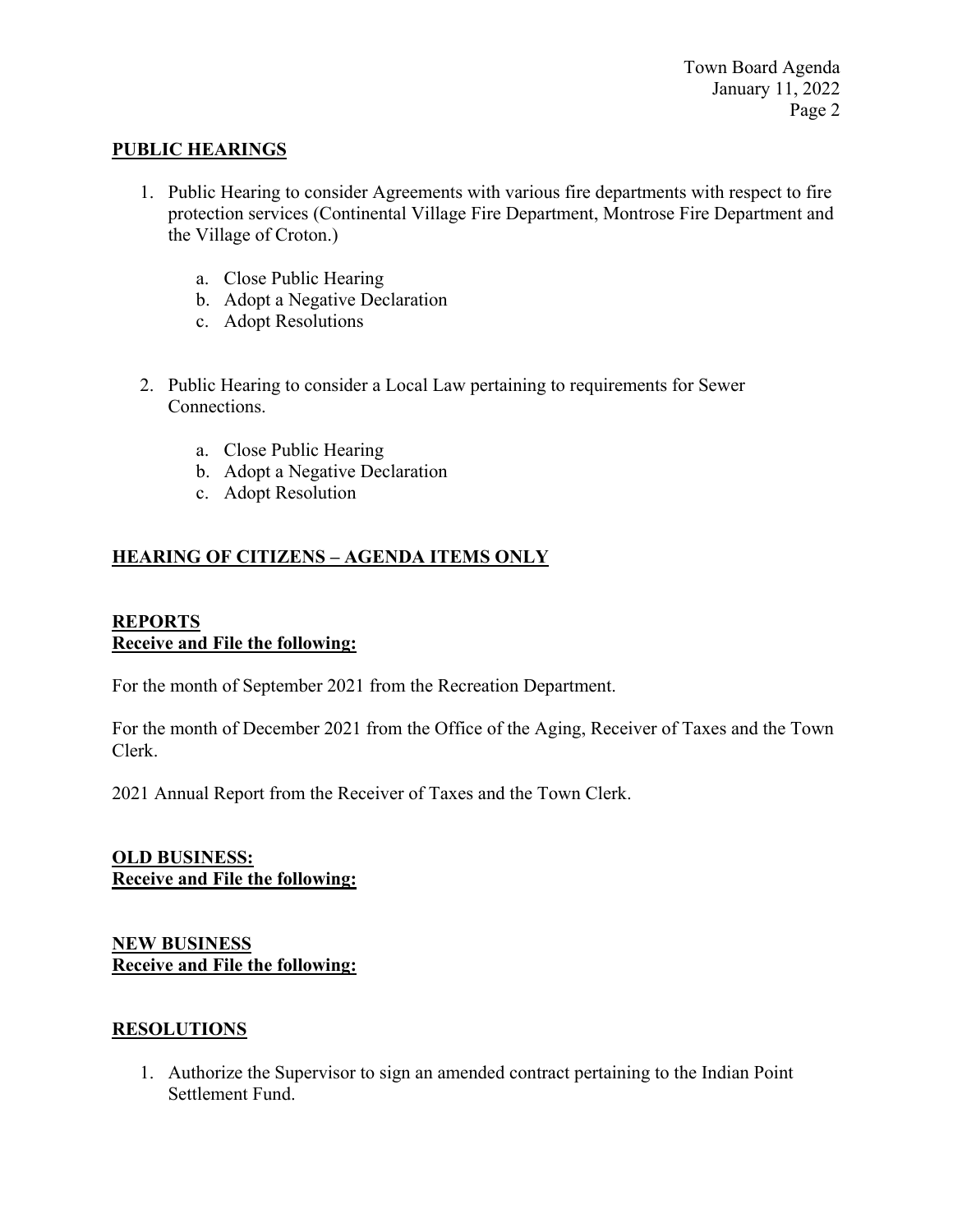- 2. Receive the Final Environmental Impact Statement for the proposed MOD and distribute to interested and involved agencies.
- 3. Authorize one-year extension of senior benefits based on prior years' submission.
- 4. Authorize an IMA with Westchester County regarding Bus Shelters.
- 5. Authorize the purchase of additional clay for the Town Hall Softball Field.
- 6. Amend Resolution 336-21 and extend deadline for employee incentive program for COVID Vaccination.
- 7. Authorize the Settlement of a Tax Certiorari with VS Construction.
- 8. Appoint Christopher Beloff to the Zoning Board of Appeals, and reappoint David Douglas as Chairman and Wai Man Chin as Vice Chairman, respectively.
- 9. Reappoint Suzanne Decker and Robert Mayes to the Planning Board, and reappoint Loretta Taylor as Chairman and Thomas Bianchi as Vice Chairman, respectively.
- 10. Authorize renewal of Concession Stand Services at Charles J. Cook Pool.
- 11. Appoint or re-appoint members to the following:
	- a. Town Safety Committee
	- b. Architectural Review Council
	- c. Alarm Appeals Board
	- d. Board of Assessment Review
- 12. Appoint the following:
	- a. Deputy Town Supervisor for the year 2022.
	- b. Town Board Liaison for Personnel Matters.
	- c. Town Board Liaison for sustainability and solar energy issues.
	- d. Town Board Liaison to Hudson Valley Chamber of Commerce.
	- e. Town Board Liaison to Shared Services Task Force and staff members to serve with the Supervisor as Chairperson.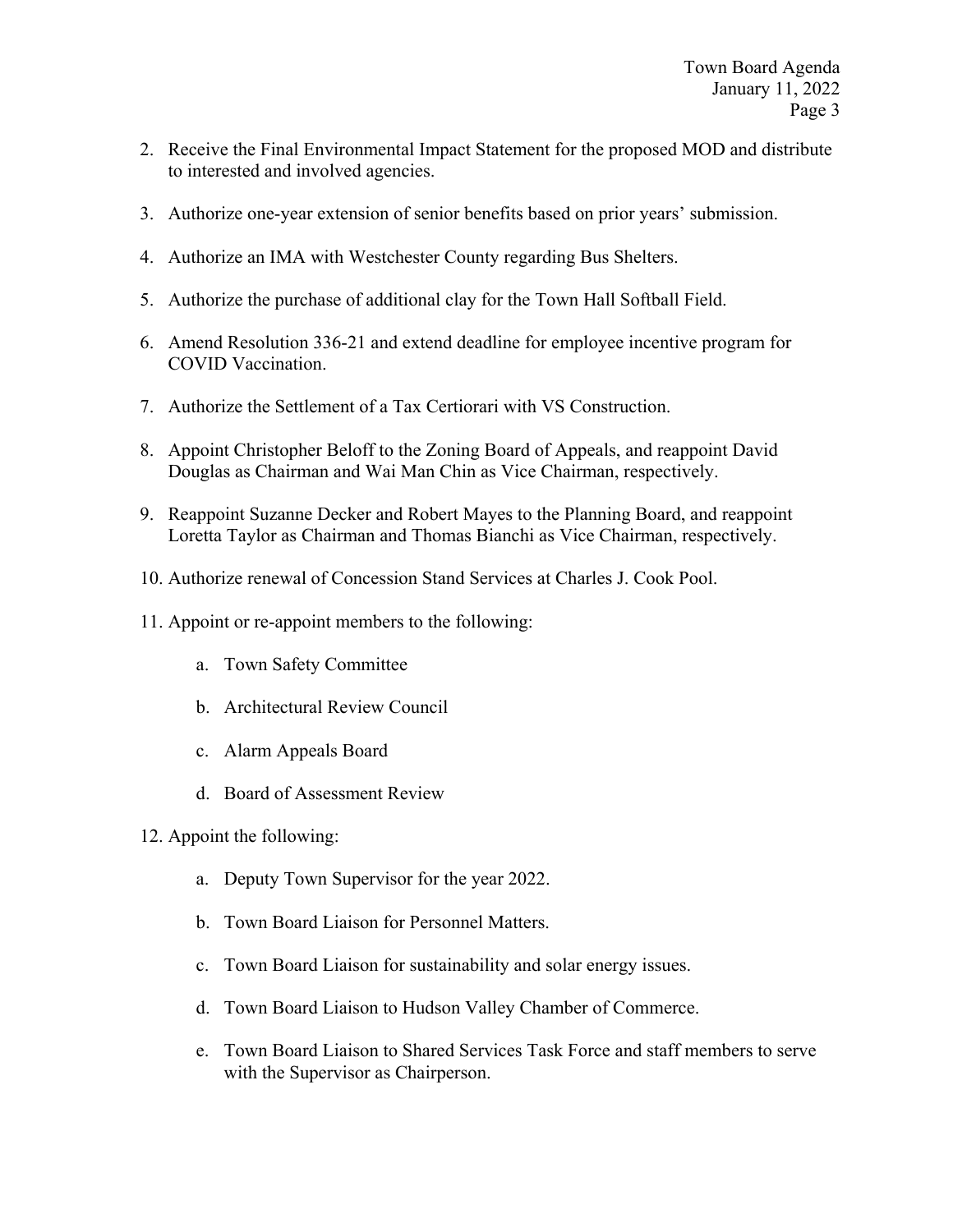- f. Town Board Liaison to Local Waterfront Revitalization Committee.
- g. Town Board Liaison to Geographic Information System
- h. Town Board Liaisons to Departments
- i. Purchasing Director.
- j. Appoint the Town Attorney, Deputy Town Attorney, Town Comptroller, and the Director of Technical Services as Town Officers; and authorize employment contracts with respect to same.
- k. EFPR Group LLP (CPA's) as Town Auditors
- l. Triad Group LLC as Manager of Town of Cortlandt Self-Insured Workers' Compensation Fund.
- m. Midwest Employers Casualty as carrier for Excess Workers Compensation.

#### 13. Adopt the following:

- a. Rules of Procedure for the Town Board Meetings
- b. Designate the 2022 Official Newspaper and alternates.
- c. Designate the 2022 Depositories
- d. Designate the Supervisor and Human Resource Coordinator as authorizing authorities to execute all Civil Service Forms.
- e. Set the mileage reimbursement for Town Officials and employees.
- f. Purchasing Manual for 2022.
- g. IT Security Policy for 2022
- h. Drug and Alcohol Policy for 2022
- i. Social Media Policy for 2022
- j. Sexual Harassment Policy for 2022
- k. Workplace Violence Prevention Policy for 2022.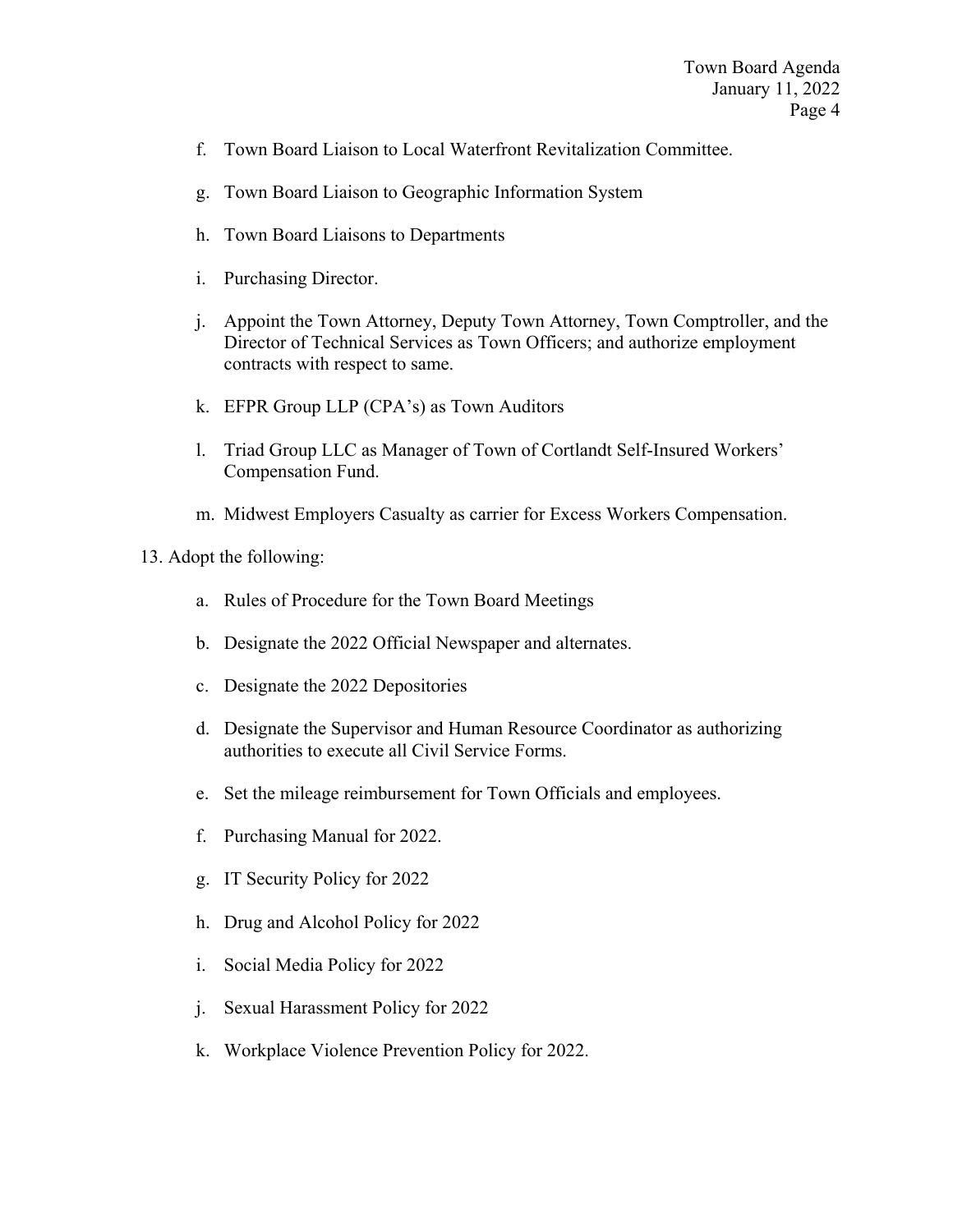- 14. Authorize Town Officials to attend the Association of Towns training sessions in February in NYC.
- 15. Designate the Voting Delegate and Alternate for the Association of Towns Annual Business Session.
- 16. Authorize the Supervisor to execute the following 2022 Agreements and/or Contracts:
	- a. All contracts on behalf of the Town Awarded by the Purchasing Department.
	- b. Applications for pool permits
	- c. Agreement with Westchester County with respect to Youthful Drug Abuse Prevention Program funding. (OASAS)
	- d. Agreement with the Town of Yorktown covering Nutrition Meals under Title 3C of the Older Americans Act.
	- e. Inter-Local Agreements for Nor-West Regional Services.
	- f. All nutrition contracts for the Senior Center.
	- g. Agreement with Westchester Jewish Community Services.
	- h. Agreements with respect to covering shared equipment.
	- i. Agreement with the Villages authorizing the Town Purchasing Director to advertise bids on behalf of the Villages.
	- j. All Personal Service Contracts.
	- k. All contracts with various Libraries servicing the Town of Cortlandt.
- 17. Authorize Agreements with Peekskill Community Volunteer Ambulance Corps., the Village of Croton on Hudson and Cortlandt Volunteer Ambulance Corp. with respect to calls within the Town of Cortlandt.
- 18. Authorize the Supervisor to execute contracts with Westchester County with respect to CDBG projects for 2022.
- 19. Authorize the extension of a Contract with Woodard and Curran for Geographic Information Services (GIS) and Tax Map Services for 2022.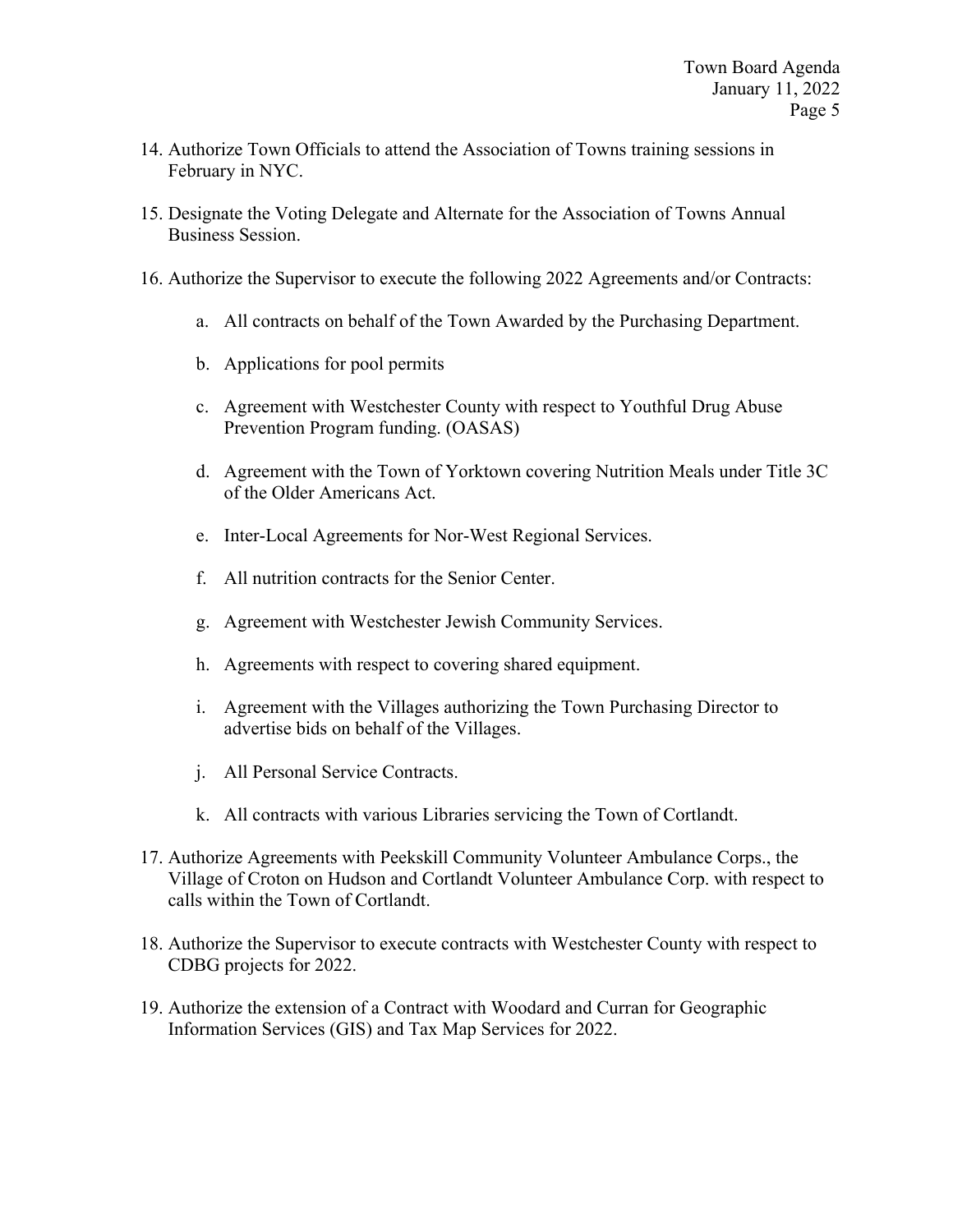- 20. Agenda items for DOTS:
	- a. Award CCWD 2017.01 Croton Avenue Water Main.
	- b. Adopt the 2022 Westchester County NY Hazard Mitigation Plan.
	- c. Update DOTS Master Fee Schedule.
	- d. Authorize formation of Downtown Revitalization Initiative Committee, extension of Consultant Contract, and DRI Application for Montrose and Verplanck Hamlets.
- 21. Agenda items for DES:
	- a. Authorize the installation of No Parking signs along section of Lisa Court in Montrose.
- 22. Change Supervision Structure for Technical Support Specialist.
- 23. Authorize Executive Consultant Contract.
- 24. Reappoint Lindsay Luposello to the title of Acting Director at the Youth Center.
- 25. Reappoint Wendy Greenfield to the title of Acting Director at Nor-West.
- 26. Appoint William Corcoran as Assistant Building Inspector in DOTS Code Enforcement.
- 27. Appoint Greg Kroohs Senior Recreation Leader in Department of Recreation.
- 28. Authorize a Leave of Absence for an employee in the Department of Recreation Youth Center.
- 29. Schedule a Public Hearing for February 15, 2022 to amend Local Law No. 5-2021 regarding Veteran's Exemptions.
- 30. Schedule a Public Hearing for February 15, 2022 to amend Local Law No. 3-1996 regarding the Department of Planning and Community Development.

# **ADDITIONS TO THE AGENDA**

## **BUDGET TRANSFERS** - NONE